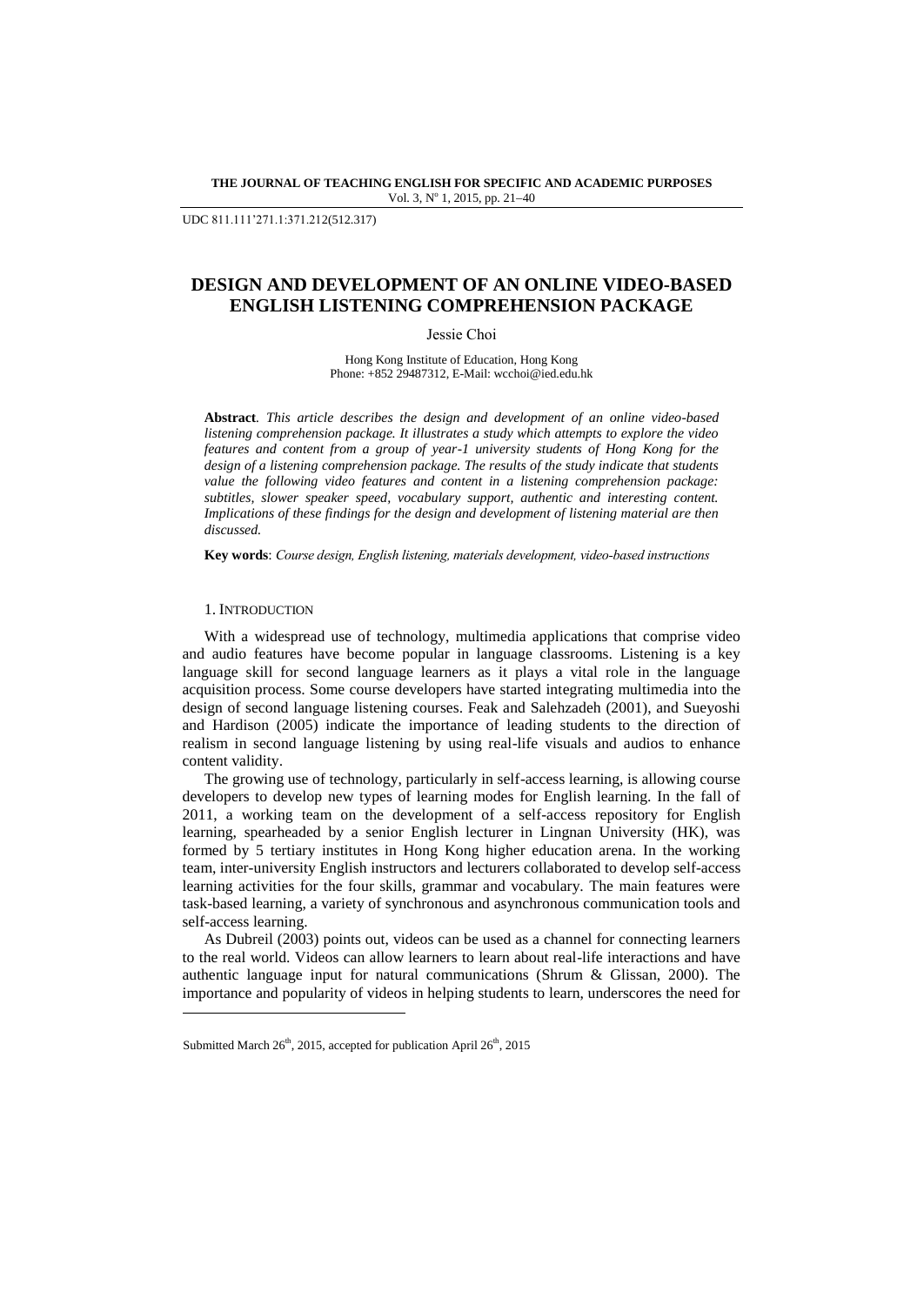the exploration of its use in the language learning context. Even though research has been supportive in the use of video-based learning programs, there are very few attempts on the use of videos for training listening skills, especially in an online self-access mode, in the Hong Kong context. During the Academic Years of 2011-12 and 2012-13, the author of this paper, representing her institute, was the task designer of listening skills for the project. Two years of her participation involved the creation of an interactive listening package that included 15 self-learning episodes for university students using online video clips. As most of the other online tasks developers want it all for their students: active learning and self-access learning techniques to develop their listening skills.

In the following sections, the author describes how she collected information on the video content and features for the design of the online listening comprehension package. Finally, the criteria adopted for the design and development of the online listening comprehension package are given.

#### 2. BACKGROUND

As described above, the present study was implemented for the Inter-institutional Collaborative Online Self-Access (ICOSA project), which was for a two-year interinstitutional project for the language centres of five tertiary institutions in Hong Kong to create and share English language self-access learning materials online via an online repository in order to prepare for the new curriculum in 2012 and to more efficiently utilise existing materials. The project was in response to the University Grant Committee of Hong Kong (UGCHK) Report on Language Enhancement Activities, in which language centres had been encouraged to collaborate to "ensure more efficient use of limited resources and expertise". The self-access repository was to provide an online learning community where university students from the 5 participating universities can access self-learning tasks on listening, reading, writing, reading, grammar and vocabulary through a common platform. The main features were tasked-based and online access to a variety of synchronous and asynchronous learning tasks. Compared to the traditional face-to-face model, students acquired greater experience in time management and technology use.

In the initial stage, a needs analysis was conducted by all participating institutions of the project and data collected were analysed to inform and prioritise the project's materials development needs. Based upon the findings of the needs analysis, institutions were granted specific areas of English to develop self-access online materials. Each institution hired or assigned material developers which worked with the Project Coordinator from concept, development, editing to completion. The institution of the author was tasked with the development of online listening comprehension activities. 15 theme-based online self-access listening episodes using online video clips were created.

## 3. STUDENT INVOLVEMENT IN COURSE MATERIAL SELECTION

To design effective listening comprehension activities, whether they are online or traditional, choosing suitable material should form the central core of the design. As Hutchinson (1987) points out, the vital decision for a language instructor to make in the design process is to choose effective materials (p. 37). However, decisions regarding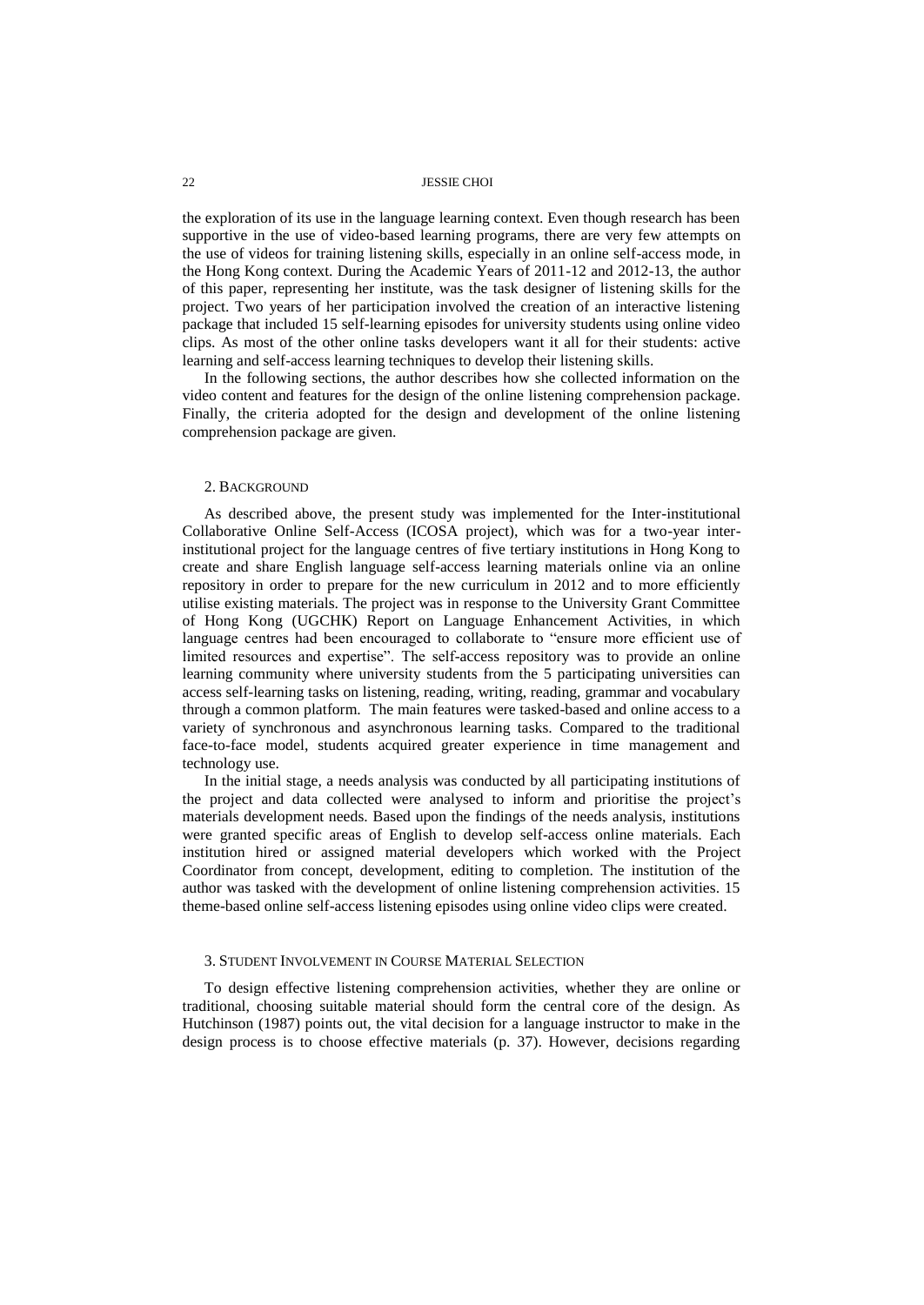material selection are often made by teachers based on their preferences or convenience. As a language instructor, we need to find material that will engage learners in the learning process (Vincent, 1984, p. 40). If this is the case, it will be more effective to encourage learners to involve more actively in the process of material selection, thus enhancing course effectiveness.

According to Tomlinson (2003), involving students in course materials selection process makes learning truly learner-centered. This practice will enhance students' level of acceptance on course activities and tasks. Aditionally, by involving them in the selection process, students' interest and preferences can be reflected and the teacher can make lessons more learner-centred by taking into account individual interests and choices. Most importantly, there will be better academic outcomes as students can learn according to their interest.

In a study done by Sheema (2014) on learners' involvement in materials selection for teaching English in a language classroom at Aligarh Muslim University, most of the students were found to be interested in selecting their own materials. This reinforces the argument that material selection should not be solely the task of teachers or course developers, students should have a role to play in the process.

## 4. WHY CHOSE VIDEOS?

The use of video has long been popular in education, especially in the teaching of second language (L2) listening. There seems to be a "consensus that the use of the visual channel can lead to increased comprehension for L2 listeners" (Wagner, 2010). The benefits of using videos in the L2 classrooms have been extensively documented. Arthur (as cited in Canning-Wilson, 2000), states that the use of videos may help enhance students' linguistic abilities by reducing their fear towards listening skills practices. In line, Hruby (2010) also claims that media such as video may have the potential of enhancing students' motivation and arouse their interest when doing listening practice. In other words, they will be more involved in their learning.

The use of content visuals on L2 listening practices may also boost their aural input which may in turn lead to better performance. Schrum & Glisan (as cited in Thao, 2003) point out that videos may allow listeners to view the context of the situation, such as who the speakers are and where the communication takes place, which can assist listeners in interpreting the listening scripts by using all those non-verbal aspects of communication. Listeners can have a chance to view speakers' gestures, expression, posture, which provides a basis of validity and authenticity of real-life communication; therefore, it would be important that this form of communication be incorporated into listening lessons.

Additionally, Stempleski and Tomalin (1990) state that video can enhance crosscultural exchanges as listeners can enter into other communication cultures that they may not be familiar with. Their views are echoed by Harmer (2003), who argues that listeners can learn a "range of cultural clues" which can help them to see how the language is used in the real world and the corresponding "paralinguistic behaviors" that follow. He claims that students must be given relaxing and interesting listening tasks, so that they pay their full attention to what they are hearing and seeing.

While extensive research has documented the benefits of the use of videos, it has also been claimed that teachers still have reluctance in using them in listening classrooms.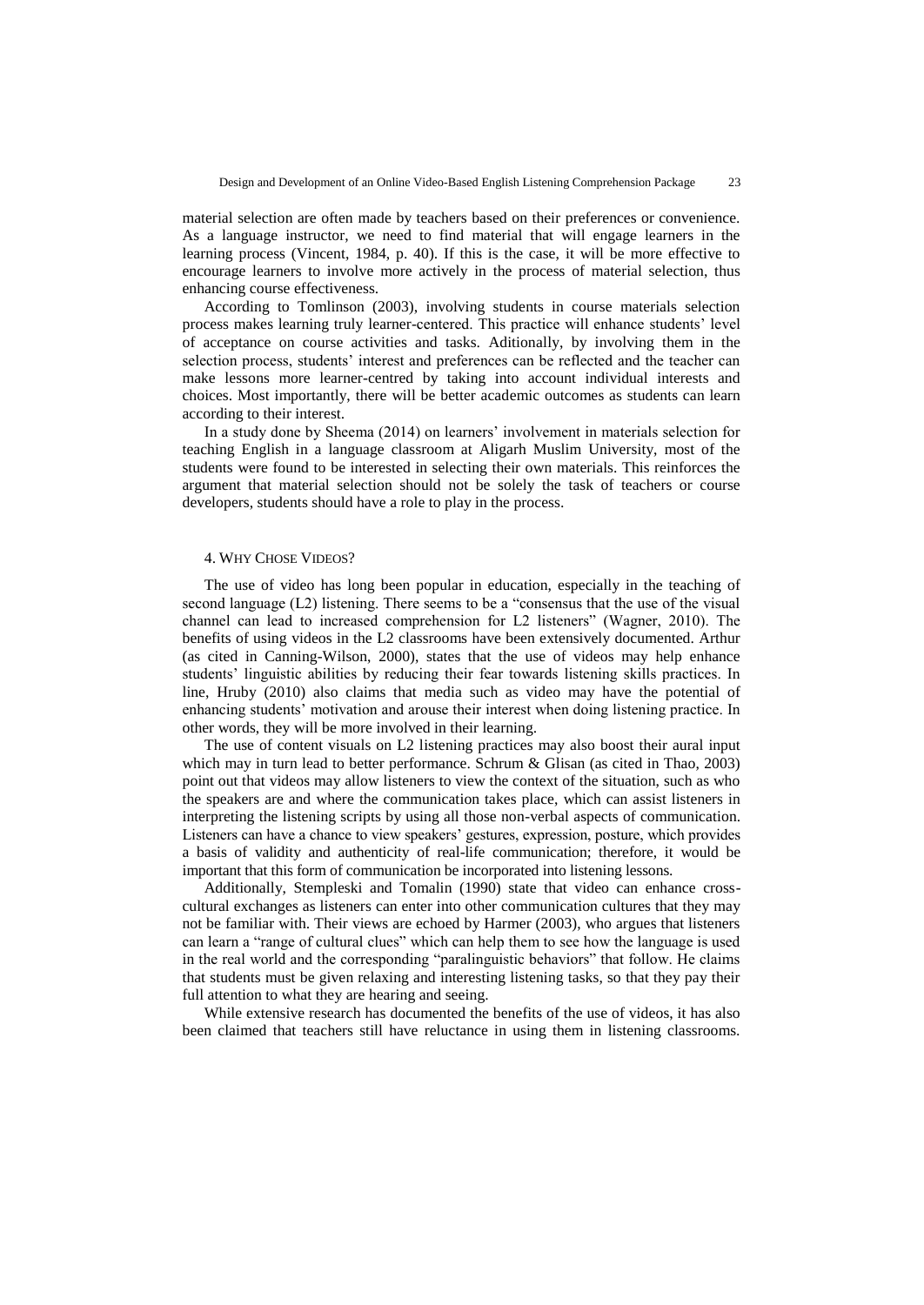Firstly, finding suitable videos is time-consuming, which comparatively make it more difficult to administer than using audio material only. The other argument is that inferences provided by videos may be a distracting factor for listeners in the listening process. Moreover, little is known about how learners themselves perceive the use of video. In order to address these issues, this study investigates the perceptions and perspectives of listeners of videos to be used for listening comprehension practices.

#### 5. PURPOSE OF THE STUDY

There currently exist both a solid theory and research base relating to student involvement in material selection and an awareness of the usefulness of using video for listening activities. Despite these research claims and discoveries, however, little is currently found in the existing practices of most tertiary institutes of Hong Kong in the development of listening material. The current study attempts to address the problem by inviting a group of 50 year-1 students to help in selecting video material for use in a listening comprehension project. The purpose of the study was to ensure materials suitability and identify students' needs in the online listening practices of the project. The following research questions are addressed:

- 1. How do learners evaluate the pool of selected videos (to be used for a listening comprehension package) terms of language and content difficulties, usefulness and interest level?
- 2. What are the video elements most valued by learners in listening comprehension tasks?
- 3. What kind of support do they regard as useful in completing listening comprehension tasks using videos?

#### 6. METHODOLOGY

### **6.1. Design**

A questionnaire survey was conducted online through the Google platform during a two week period in November, 2012. Participants were required to watch 20 selected videos, with copyright clearance, with duration of about three to 30 minutes at their leisure (not necessarily all at one time) and then respond to the online questionnaire. The 20 video clips were selected on the basis of length, language difficulties, content and accessibility appropriate to their level. The 20 video clips were taken from Youtube, Teachertube and Ted.com on 5 themes, which were University life, Education, Life in general, Culture and society, and Science development. The video clips ranged in length from 3 minutes to 20 minutes. A full list of the clips (together with links) is provided in Appendix 1.

In order to effectively distinguish the preferences and opinions of the participants on the selection of video clips for the listening comprehension project, a collection of 20 video clips from Youtube, TeacherTube and Ted.com were chosen for their reviews. The 20 video clips were selected based on the researcher's estimation on the language abilities and preferences of the majority Hong Kong year-1 university students on video clips, which served as the foundation and basis of the study.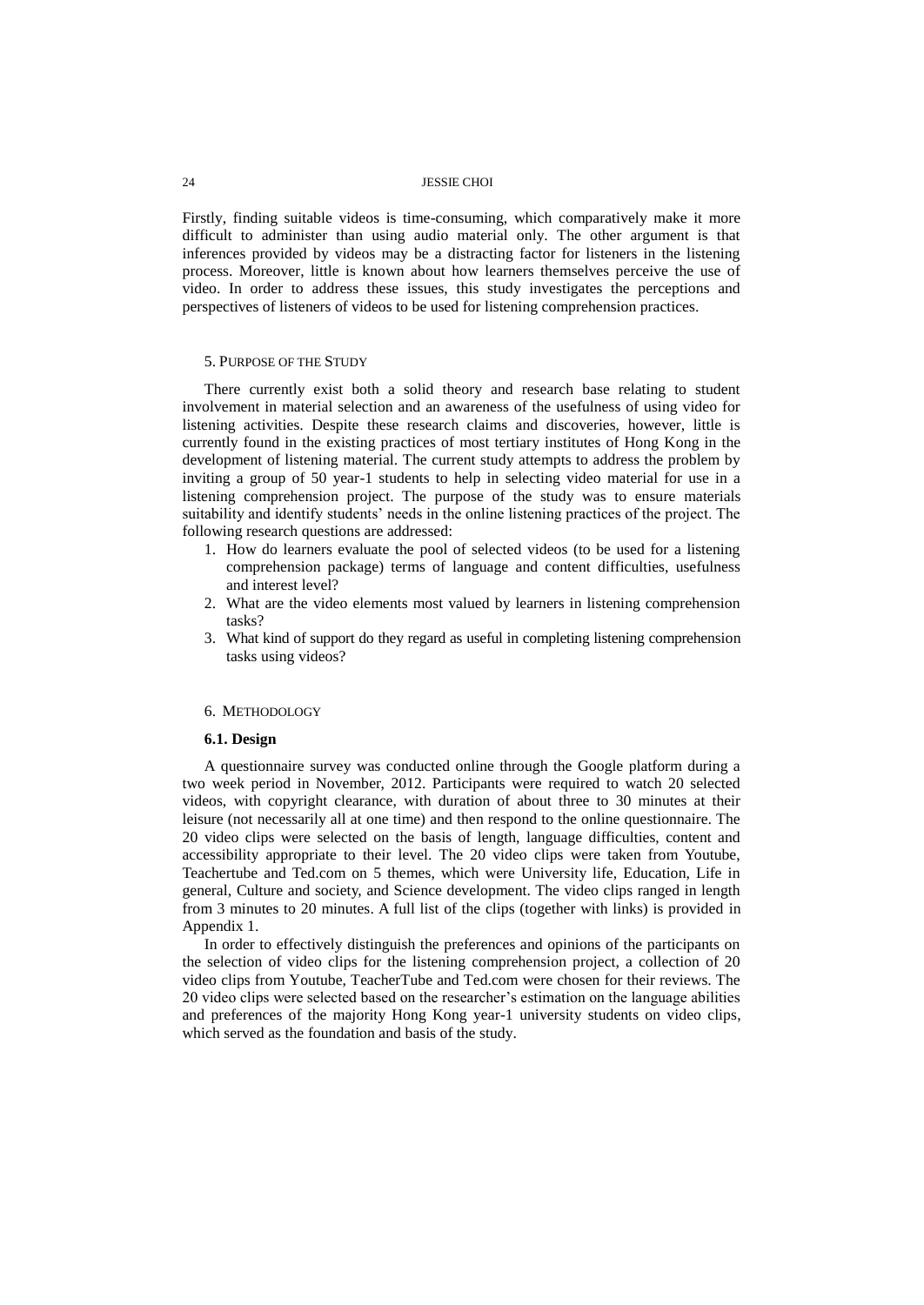### **6.2. Participants**

The participants were 48 year-1 students (originally 50, with two withdrawing in the middle of the process) enrolled in the Hong Kong Institute of Education. All of them were studying full-time for first degrees in education or other specialisms. The following is a distribution of their major areas of study:



**Number of Students Surveyed**



They were selected randomly to be participants of the study by an invitation email. These year-1 students were invited for the reason that the target students of the listening comprehension project would be year-1 students of local universities.

They represented a mix of females (83.3%) and males (17.7%), an average age range of 18. The students predominantly came from schools with English as medium of instruction (EMI): 34 of the 48 students, or 70.8% came from EMI schools while the rest studied at schools with Chinese as medium of instruction (CMI). Half of them had studied English for 14 to 16 years, 17 or 35.4% had studied the languages for 10 to 13 years. Details are shown in Figure 2.



Fig. 2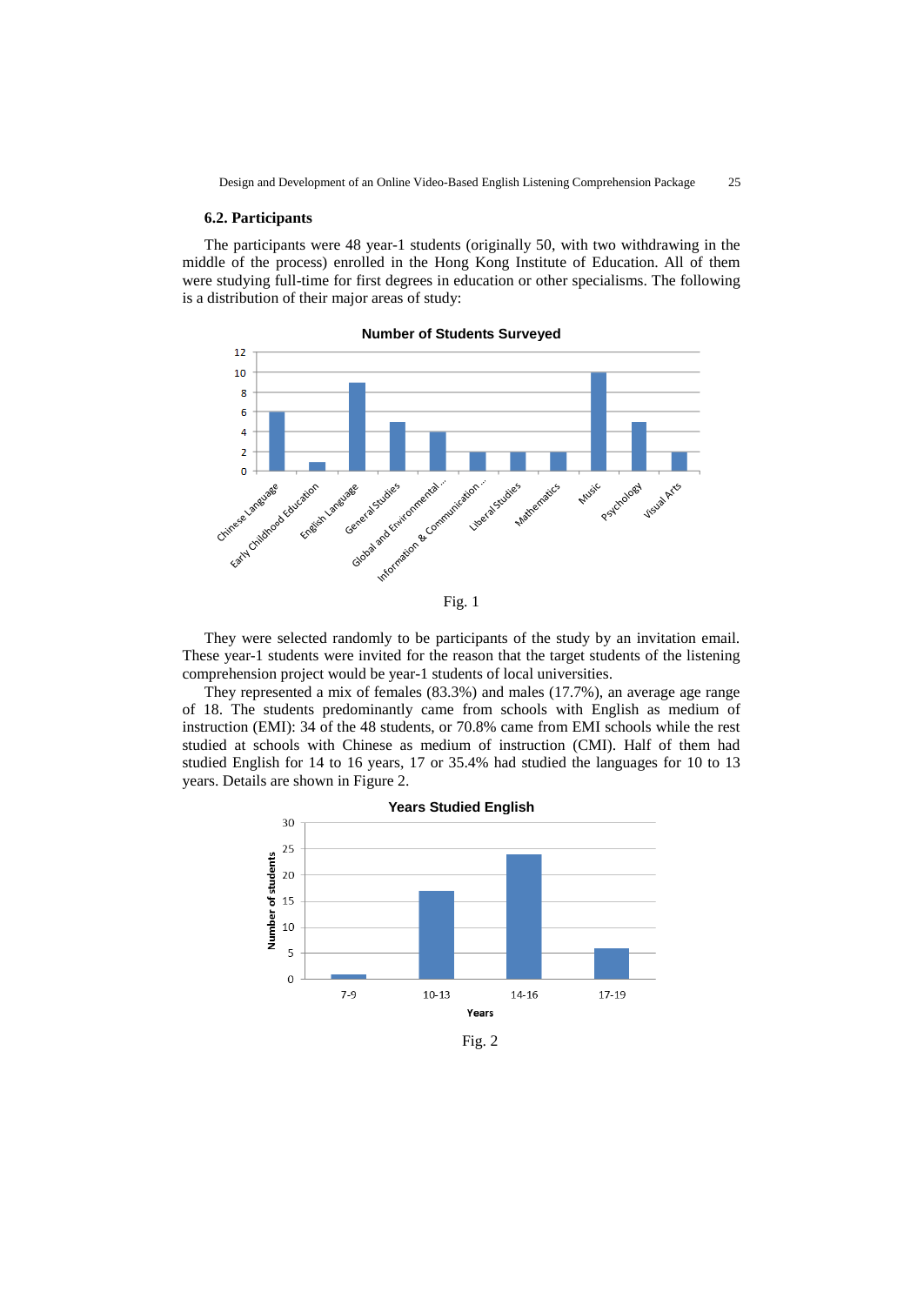Their average score in the Diploma of Secondary Education (DSE-a local university entrance examination) was 3.73 (where 5\*\* is the highest and 1 is the lowest) and their average score of listening test in the DSE was 3.67.

#### **6.3. Procedure**

All participants were instructed by email that they had to watch the selected 20 videos, with duration of about three to 20 minutes during a two week period in November, 2012 (not necessarily all at one time) and then respond to an online questionnaire posted in Google (the video links and the online questionnaire address were sent to all participants by email). They were also instructed that they had to answer all questions in the questionnaire as they all captured the essence of the study. Following the instructions, participants were required to finish viewing the 20 video clips and complete the questionnaire in 2-week time.

The data of the study were obtained through a questionnaire developed by the researcher. Appendix 2 shows a full set of questionnaire being used in the study. Specifically, there were mainly 3 types of information the researcher attempted to collect from the participants:

- 1. Demographics (#1-8)
- 2. Evaluation of the selected videos in terms of language and content difficulties, usefulness and interesting level (#9-10, #12)
- 3. Video elements valued by learners in listening comprehension tasks(#13-14)
- 4. Types of support regarded as useful in completing listening comprehension tasks using videos (#11)

## 7. RESULTS AND DISCUSSION

### **7.1. Video evaluation**

The participants were asked to evaluate each video on its level of difficulty in language and content on a 5-point scale ranging from very easy to very difficult. The scales were then converted to numeric values where the smaller the score, the easier the video was. Scores for both language and content dimensions were aggregated to show a total score and from then each video was assigned one of three levels of difficulty (with L1 being the easiest and L3 the most difficult). Results are shown in Figure 3.

|                    | Level of difficulty of 20 selected videos |                |    |    |                                                                                                     |                |    |                 |   |            |   |  |  |  |                                                   |
|--------------------|-------------------------------------------|----------------|----|----|-----------------------------------------------------------------------------------------------------|----------------|----|-----------------|---|------------|---|--|--|--|---------------------------------------------------|
|                    | V1 l                                      | V <sub>2</sub> | V3 | V4 | V <sub>5</sub>                                                                                      | V <sub>6</sub> | V7 |                 |   |            |   |  |  |  | V8 V9 V10 V11 V12 V13 V14 V15 V16 V17 V18 V19 V20 |
| Language           |                                           |                |    |    | 2.04 2.90 2.73 2.65 2.04 2.81 3.46 2.83 2.69 2.98 3.54 3.27 3.19 2.69 2.96 3.33 2.71 2.96 2.08 2.98 |                |    |                 |   |            |   |  |  |  |                                                   |
| Content            |                                           |                |    |    | 2.21 3.10 2.63 2.02 1.96 2.75 3.25 2.54 2.71 2.81 3.25 3.08 3.48 2.73 2.81 3.52 2.33 3.04 1.79 2.75 |                |    |                 |   |            |   |  |  |  |                                                   |
| Total              |                                           |                |    |    | 4.25 6.00 5.35 4.67 4.00 5.56 6.71 5.38 5.40 5.79 6.79 6.35 6.67 5.42 5.77 6.85 5.04 6.00 3.88 5.73 |                |    |                 |   |            |   |  |  |  |                                                   |
| <b>Final level</b> |                                           |                |    |    |                                                                                                     |                |    | $3 \mid 2 \mid$ | 2 | $2 \mid 3$ | 3 |  |  |  |                                                   |

## Fig. 3

In addition, the participants were also asked which of the 20 videos they considered most useful and most interesting. The three most useful videos chosen were "Plagiarism", "How to live (Steve Jobs' speech)" and "Body language". Interestingly, they were somehow different from the most interesting ones which appeared to be: "Lego Story",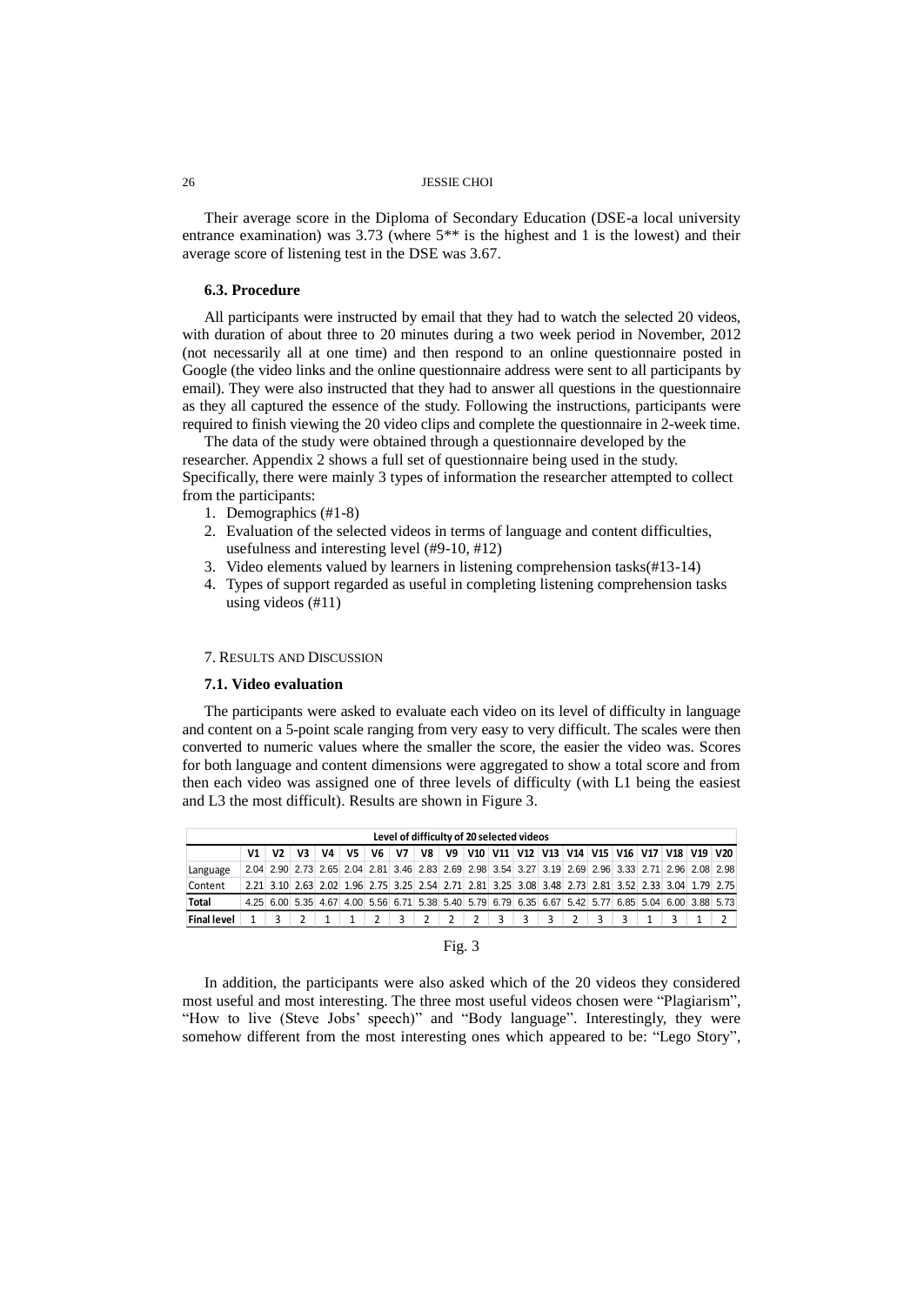"Before I die" and "Ikea advertisement". Figure 4 illustrates the full evaluation results of the 20 videos.

Based on the analysis, the result of the computation indicated that the videos chosen by the participants as "useful" and "interesting" were mostly related to their daily lives, studies, and life inspiration. This echoes the view of Field (2009), who states that there must be a good linkage between the types of listening activity implemented in class and the listening that a student will be doing in reality  $(p.31)$ . It is important that the ability that they gain in class can help them to confidently communicate with people outside the classroom.



**Students' evaluation of selected videos**

Fig. 4

#### **7.2. Video elements valued**

The participants were asked what they considered as important when choosing video materials to improve their listening English skills. A total of 104 valid responses were received for this question. More than one-third, or 46% selected content which referred to an interesting topic, or up-dated, inspiring/encouraging/reflective issues related to their daily lives. One respondent said if the content is interesting, it would not matter if the duration is a little bit longer, citing the example of the Lego Story which lasts for 17 minutes and was selected as the most interesting video. Close to a third of the responses indicated that the speed of the videos cannot be too fast. Another 15% of the responses showed that accent was important. While most of these responses said they prefer British accent, one response indicated that to learn from authentic video materials, any accent would do as long as it reflected the real world.

The findings are close to those from a study done by Goh in 1999, in which she found that the five main factors that influenced learners' listening were: vocabulary used in the text, prior knowledge of the passage's theme, speech rate, type of input and speaker's accent. Hence there is a need for teachers to address to the problems that their students encounter when listening. They should include assistance and activities which can allow learners to become more effective listeners in their listening practices. A language teacher should be able to "assist" learners in listening, rather than just exposing learners to texts.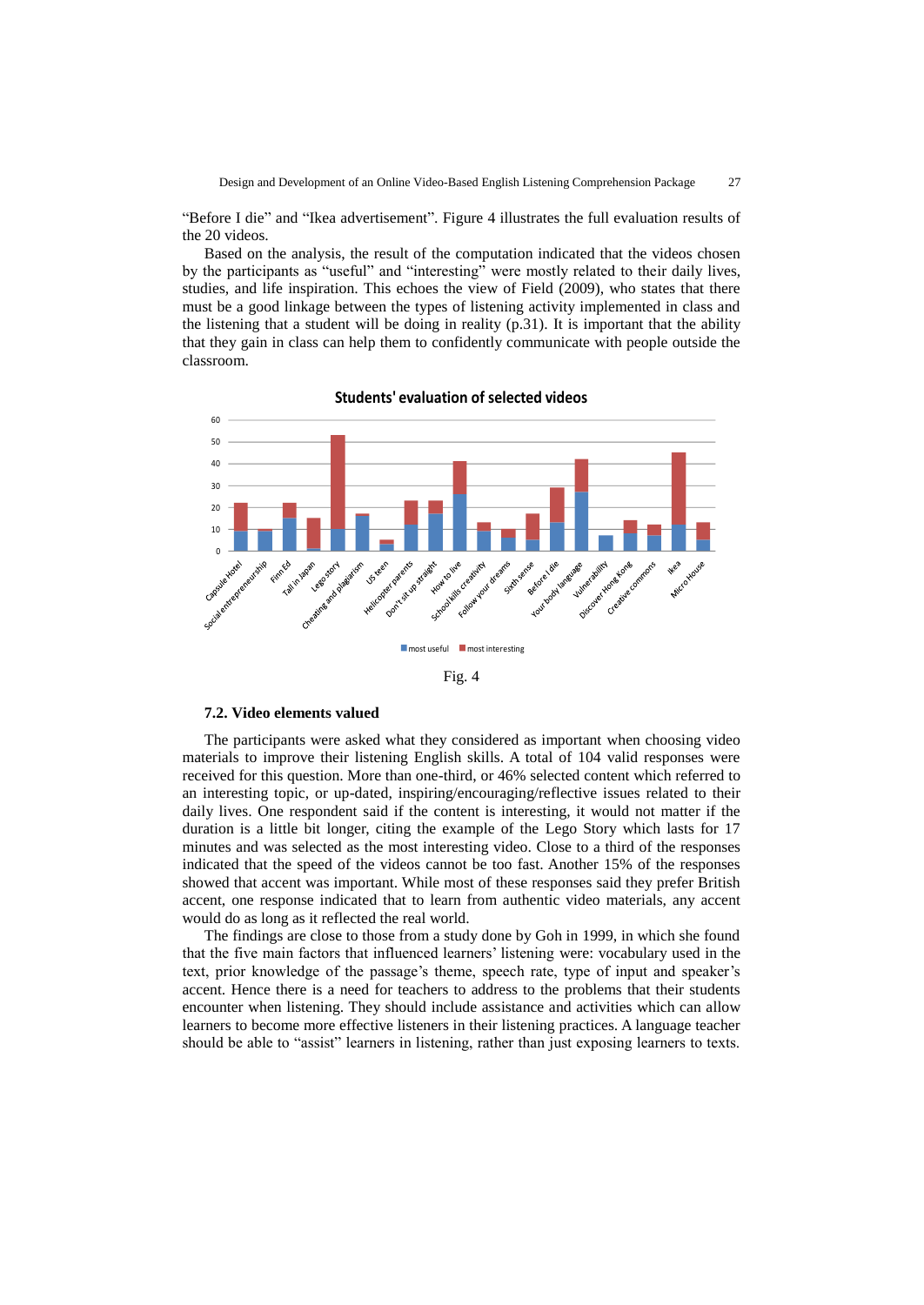These types of help can be crucial for bringing improvement in students' performance as their sense of achievement and levels of motivation can be enhanced greatly when they are making the transition to be a more competent listener (Graham, 2004).



**Important factors when choosing authentic video materials for listening English**

Moreover, the participants were asked what kind of topics or themes they would be interested in as for listening materials. The responses came in a variety. They can be grouped into a few main categories. Of the 88 valid responses received, close to a quarter, or 20, preferred arts and culture, music or movies. Seventeen percent or 15 responses liked news, documentary and social issues. Students preferred videos related to their daily lives as well as those inspiring and encouraging to them. Other interesting contents cited included famous people and their stories, science, education, sports and animals.

Related to popular video themes, the result of students' responses showed that most students agreed that arts and culture, music or movies interested them and, furthermore, they also stated that videos that were about their daily lives, inspiring and encouraging can motivate them during listening practices. This was in line with Kamilah's suggestion (2013) stressing the importance of providing students with good viewing videos for listening practices as they can catch the full attention of students. The term "good viewing" can be referred to the videos considered as useful and interesting by students. Details are illustrated in Figure 6.

Fig. 5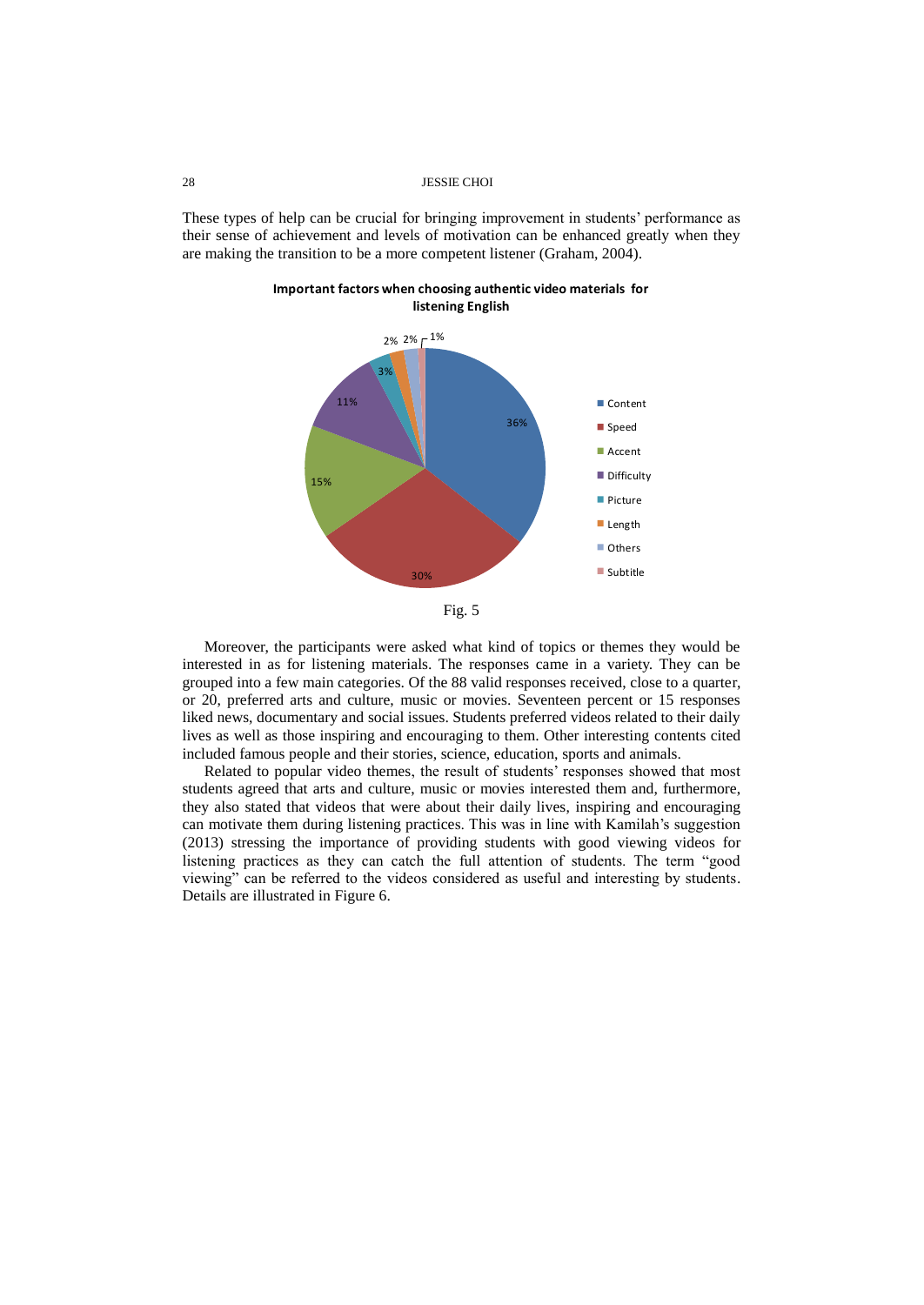

Design and Development of an Online Video-Based English Listening Comprehension Package 29



Lastly, the participants were asked what kind of support they wished they could have to help improve their listening skills. A total of 53 valid responses were received. Close to a half stated that they wanted to have subtitles, whether it was optional, or only on key words. About one-fifth of the respondents preferred video clips with slower speaker rate, while another one-fifth would like to have help on vocabulary. Figure 7 shows the full results.



The above findings suggest that L2 students preferred to have subtitles (or keywords), slower speaker rate and support on vocabulary to assist them in performing a listening task. In the use of subtitles, Guillory (1999) has found that subtitles were particularly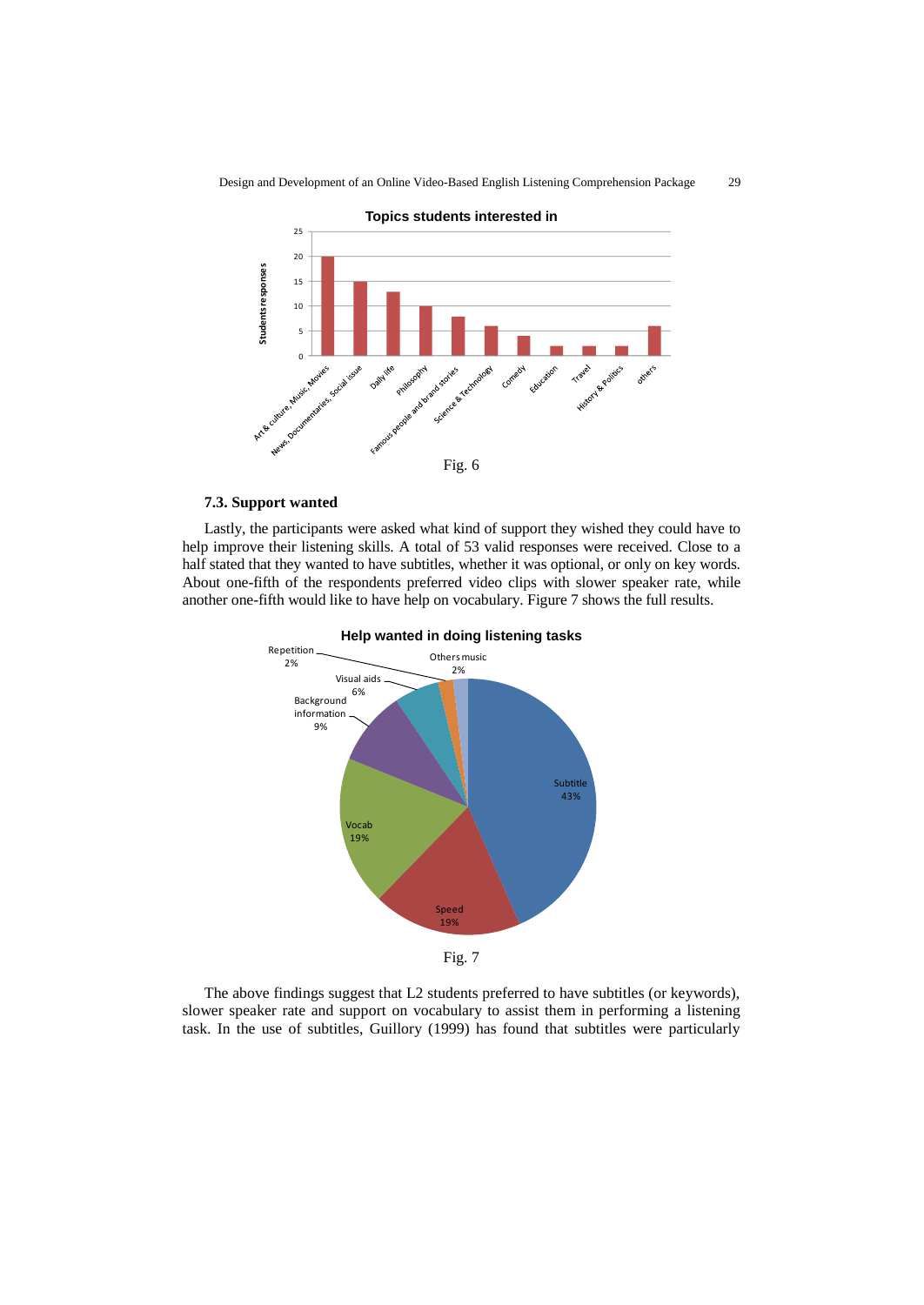beneficial for students' listening comprehension as students' performance can be greatly improved with the help of subtitles. Regarding the need for vocabulary support, it might be due to their limited schemata (insufficient contextual information given) or an underdeveloped listening vocabulary (Goh, 2000), especially among L2 learners. Thus most of them would like to have more support on vocabulary while listening to a foreign text. Furthermore, as Derwing and Munto (2001) point out, "a fast speech rate, …, is often cited as the cause of listener' difficulties in understanding a language learner". This is the reason why most of the L2 students find that they have difficulties in understanding the text even when they have received subtitles or vocabulary support.

In sum, the results of the study show that the most useful videos were "Plagiarism", "How to live (Steve Jobs' speech)" and "Body language", and the most interesting ones were "Lego Story", "Before I die" and "Ikea advertisement". It is also worth noticing the most valued video elements were: interesting and authentic content; slower speed and British accent; and they would like the videos to have subtitles, slower speed and vocabulary help. Students' preferences of the topics and themes of videos were also found in the following priority order:

- arts and culture
- music or movies
- news, documentary and social issues
- something about daily life
- famous people and their stories
- science, education, sports and animals

#### 8. DESIGN CONSIDERATIONS FOR THE LISTENING COMPREHENSION PACKAGE

Based on the findings of the study, 15 videos were selected (Appendix 3) for the development of a collection of 15 listening comprehension episodes based on the following considerations to respond to students' areas of needs and preferences.

#### **8.1. Considerations regarding video content**

The videos chosen comprise the themes most preferred by the participants in the study in terms of usefulness and interest levels of students. They include:

- A University life
- B Education
- C Life in general
- D Culture and society
- E Science Development

Another criterion for choosing the video was about the level of language used in the listening text. The material designer, who was also the researcher of the study, would like to include videos with different levels of difficulty as there is a necessity to cater for the needs of different ability groups. Basically, three levels of language difficulty were devised, with 1 being the easiest and 3 the most difficult. The three levels can representatively reflect the three ability groups in a language classroom of Hong Kong, which are poor, average and good.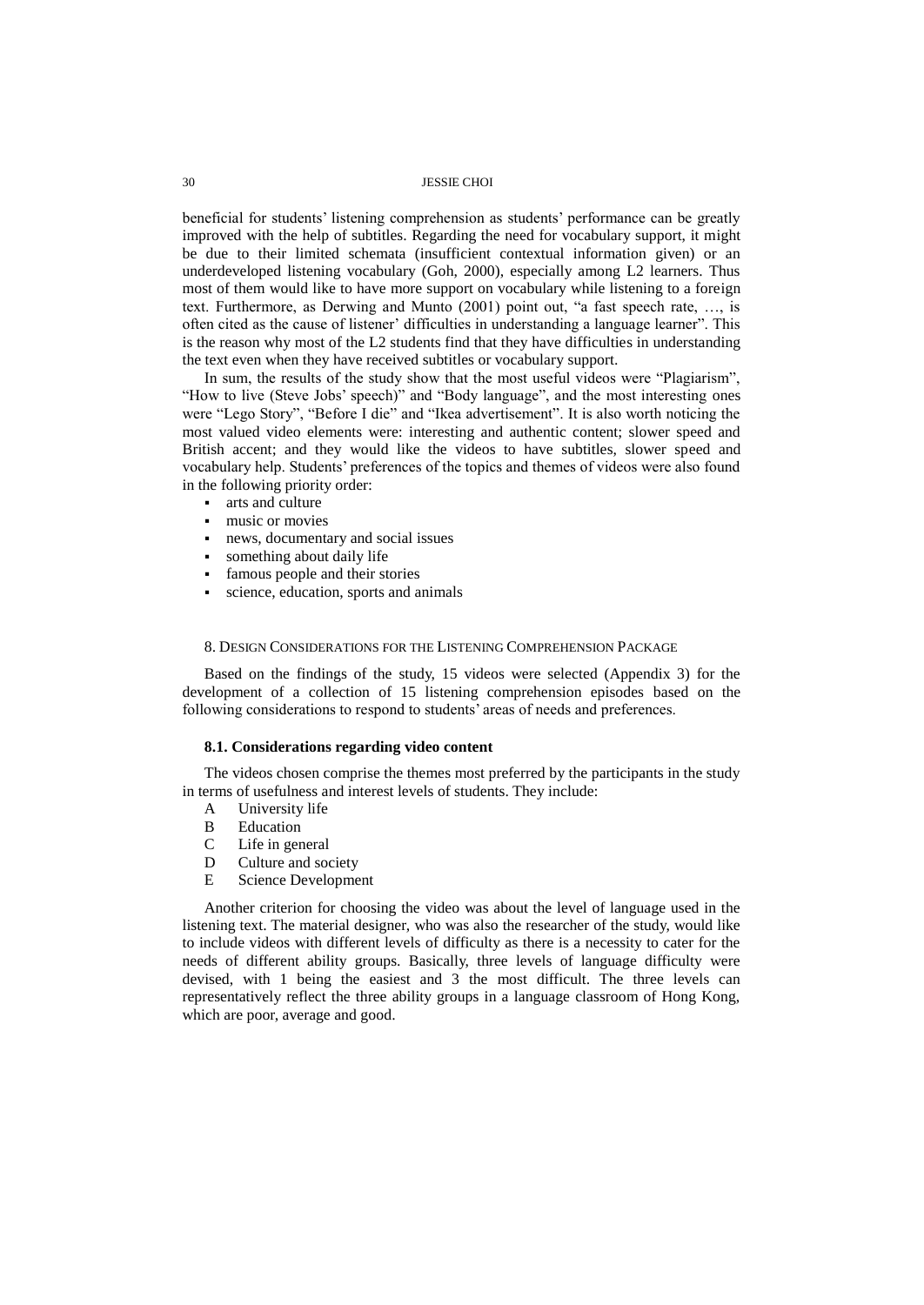With the considerations on themes and levels of language difficulties, the following video texts were chosen for the development of the 15 listening comprehension episodes (with the levels of difficulty and themes being indicated):

| Title                                                            | Level          | Theme |
|------------------------------------------------------------------|----------------|-------|
| Capsule hotel                                                    |                | A     |
| Finnish education system                                         | 2              | B     |
| Being tall in Japan                                              | $\overline{c}$ | D     |
| The LEGO Story                                                   |                | D     |
| Cheating and plagiarism                                          | 2              | A     |
| Helicopter parents vs free-range kids                            | $\mathfrak{D}$ | D     |
| Don't sit up straight – Find your primal posture and sit without |                |       |
| backpain                                                         | 2              |       |
| How to live before you die                                       | $\overline{2}$ |       |
| Schools kill creativity                                          | 3              | B     |
| Sixth Sense technology                                           | 3              | E     |
| Before I die                                                     | $\overline{2}$ |       |
| Your body language shapes who you are                            | 3              |       |
| Power of vulnerability                                           | 3              |       |
| Creative Commons - get creative                                  | 3              | B     |
| Micro house in Tokyo                                             | $\mathfrak{D}$ | D     |

It is crucial that material designer has to take into account the appropriate content and the comfort level of students in the selection process. As far as student motivation and interest are concerned, it may be assumed that they can enjoy more while doing the listening activities (King, 2002). In this case, the video selection considerations for the listening comprehension package can be considered dependent on the preferences and language levels of students that shape the whole project.

## **8.2. Considerations regarding valued video elements**

The data analysis reveals considerations about the video elements valued the most by students were interesting and authentic content; slower speaker speed and British accent. As described above, interesting and authentic content was already one of the criteria used for the selection of video content. Another issue that requires careful attention is accent of speakers in the videos. Considering the background of the students of the study, it is not surprising that they preferred British accent used by speakers. The reason is that Hong Kong was a British colony before 1997, in which British influences could be found in nearly all aspects, namely educational, social and economic. Hence, British accent is regarded as the most preferred accent in speaking and listening English in Hong Kong as the majority will find it more appealing than the American one. In the selection process, the designer tried to select the ones with British accent; however, given the constraints of the availability of online videos (with copyright free) and the other criteria, not all of the selected videos use British accent even after the designer had tried very hard to select videos that could meet all criteria.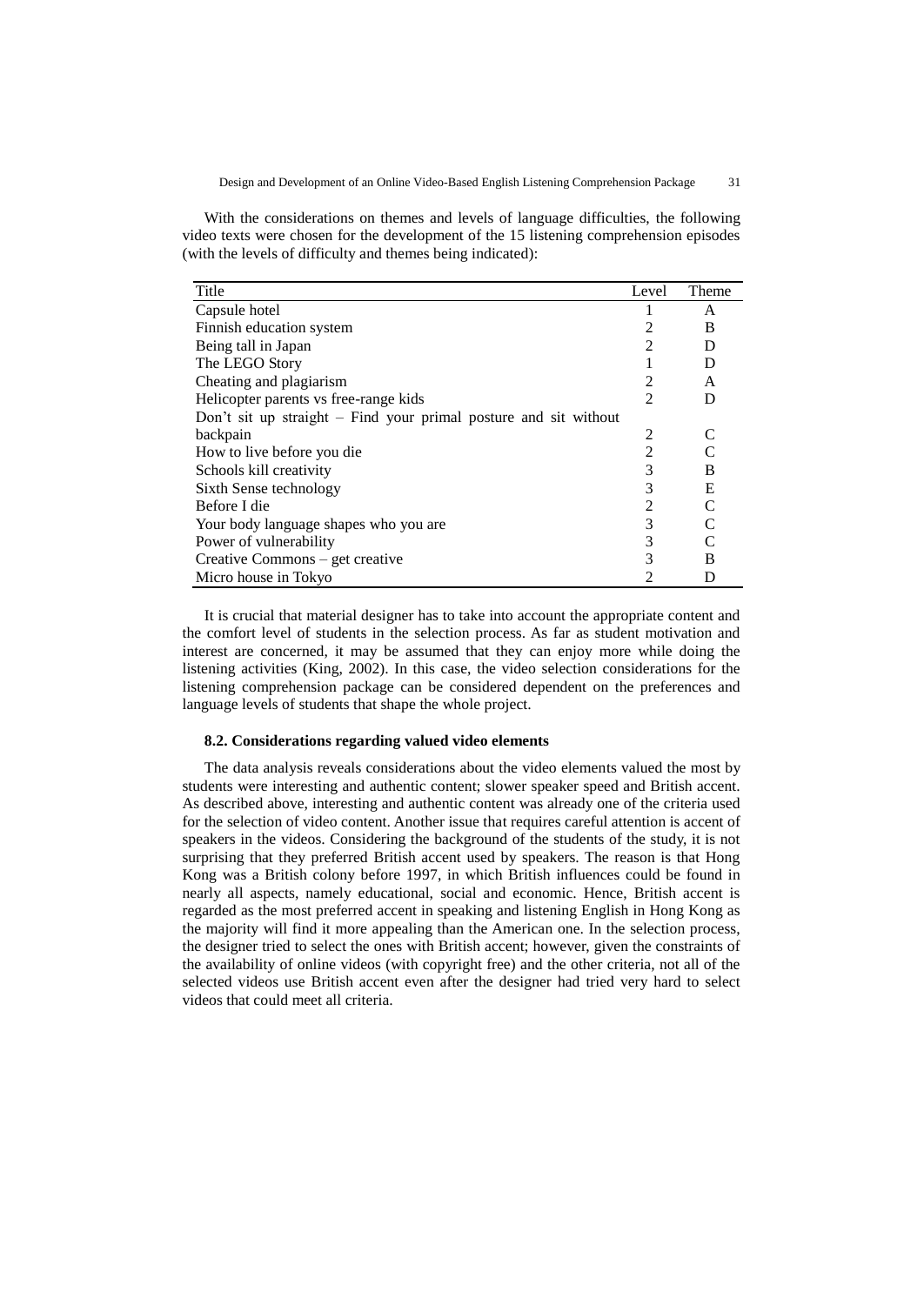### **8.3. Considerations regarding the support for students**

The material designer needed to integrate some essential support that would not only facilitate students in doing the listening comprehension tasks or motivate them in the selflearning process. For this need, the designer took into consideration the support indicated by students in the study, which were subtitles, slower speaker speed and vocabulary support. She decided to provide transcripts for all the selected video clips as subtitles in the videos were either missing or full of errors. In the development process, two year-two English major student helpers were recruited to assist the designer in the making of the transcripts for the 15 videos selected. Furthermore, videos were classified into three levels of difficulties according to the language used and also the speaker speed. Hence, speech speed has been a major component in the selection process, since it offers a criterion needed for selecting the appropriate material for target students. The findings of the study also show that the provision of vocabulary support would be facilitative. The designer decided to provide the support first in the pre-listening stage as "[p]re-listening activities are crucial to good second language pedagogy. During this critical phase of the listening process, teachers prepare students for what they will hear and what they are expected to do" (Vandergrift, 1997). Before listening to the text, students were asked to read the text and to attempt to find out the meanings of those new or difficult words. This helps students to use context to develop inferencing, and to know the word(s) that they might hear. After completing the task, students were also asked to engage in the postlistening activities to expand the vocabulary range. This would further reinforce the vocabulary students had acquired in the listening tasks.

## 9. CONCLUSION

The study aimed to explore students' preferences and perspectives on the use of videos for the design and development of an interactive listening comprehension package, through a qualitative approach. The package designer attempted to investigate the video content, features and support that could bring in the greatest effectiveness of the package.

Major findings of the study are as follows: first, the videos chosen by students as "useful" and "interesting" were mostly related to their daily lives, studies, life inspiration. The video themes they preferred were arts and culture, music/movies daily lives which could be inspiring and encouraging. Second, in regard to the video elements students valued most, high preference was shown to having interesting and authentic topics, along with slower speaker speed. Similar preference was shown to videos with British accent. The third finding of the study was that students would like to have help/support when doing listening tasks. The help/support was found to be the provision of subtitles, vocabulary support and selection of videos with slower speaker speed.

It is recommended that the follow up researches can investigate the empirical effects of the listening comprehension package using the 15 selected videos of the study. The perceptions of target students on the use of the videos with the designed activities will also be significant.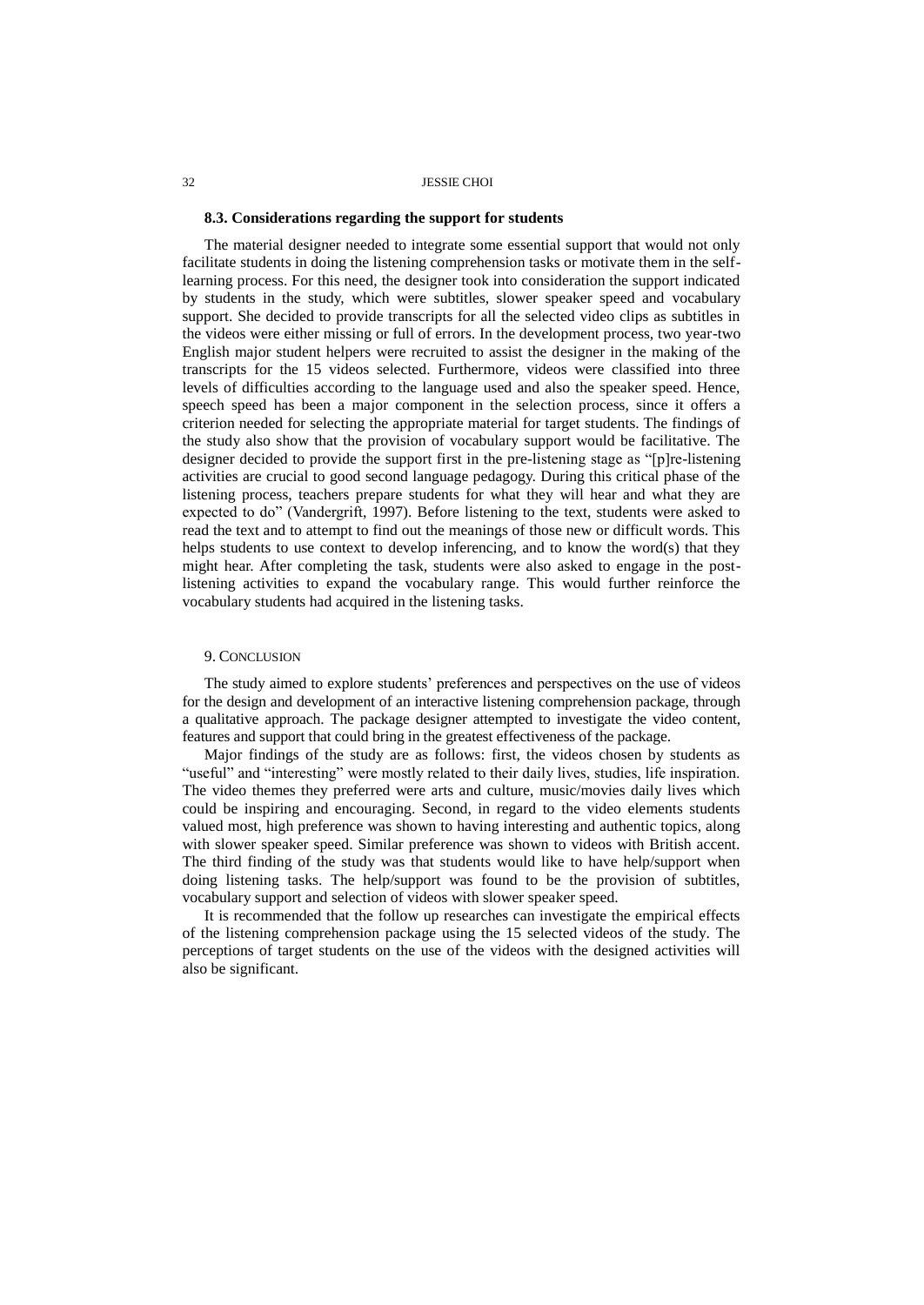#### **REFERENCES**

- Canning-Wilson, Christine, "Practical aspects of using video in the foreign language classroom," *The Internet TESL Journal*, 6(2000), accessed February 4, 201[5http://iteslj.org/](http://iteslj.org/Articles/Canning-Video.html) [Articles/Canning-Video.html.](http://iteslj.org/Articles/Canning-Video.html)
- Derwing, Tracey, & Munro, Murray. J., "What speaking rates do non-native listeners prefer?" *Applied Linguistics* 22(2001): 324-337.
- Dubreil, Sébastien, "When students become directors: Redefining the role of the
- learner in the foreign language classroom," in *Teaching with technolog*y *(Heinle Professional Series in Language Instruction, Vol.1),* ed. Lara Lomicka & Jessamine Cooke-Plagwitz,, 129-137, Boston: Heinle and Heinle., 2003.
- Feak, Christine, B.; & Salehzadeh, Julia, "Challenges and issues in developing an EAP video listening placement assessment, "*English for Specific Purposes,* 20(2001): 477–493.
- Field, John. Listening in the language classroom. United Kingdom, Cambridge: Cambridge University Press, 2009.
- Goh, Christine C.M., "A cognitive perspective on language learners' listening comprehension Problems," *System 28* (2000): 55–75.
- Graham, Suzanne, J., "Giving up on modern foreign languages? Students' perceptions of learning French," *Modern Language Journal, 88*(2004): 171–191.
- Guillory, Helen, Gant, "The effect of keyword captions to authentic French video on learner comprehension, "*CALICO Journal, 15*(1999): 89-108.
- Harmer, Jeremy, "Listening," *English Teaching Professional,* 26(2003): 29-30.
- Hruby, J., Teaching aids The use of video in English Language teaching (Bachelore Tesis; Univerzita Pardubice, Fakulta Filozofika, 2010).
- Hutchinson, T. "What's underneath?: An interactive view of materials evaluation," in *ELT Documents: 126: ELT textbooks and materials: Problems in evaluation and development,* ed. Leslie Elmer Sheldon, London: Modern English Publications and the British Council, 1987.
- Kamilah, Mardiya, "The use of contextual video to improve students' listening ability, "*Journal of English and Education,* 1(2013), 122-132.
- King, Jane, "Using DVD feature films in the EFL classroom," ELT Newsletter, 88 (2002), accessed January 18, 2015 [http://www.eltnewsletter.com/back/February2002/](http://www.eltnewsletter.com/back/February2002/art882002.htm) [art882002.htm](http://www.eltnewsletter.com/back/February2002/art882002.htm)
- Sheema, Fatima, "Learners involvement in materials selection for teaching English in language classroom at Algarh Muslim University, "*International Journal of English Language & Translation Studies*, 2(2014): 79-89, accessed January 28, 2015.http://www.eltsjournal.org/pdf\_files/Learners%20Involvement%20in%20Materi als%20Selection%20for%20Teaching%20English%20in%20Language%20Classroo m%20at%20Aligarh%20Muslim%20University.pdf
- Shrum, Judith.L. & Glisan, Eileen. W., Teacher's Handbook. Contextualized Language Instruction (2nd ed). Boston: Heinle & Heinle Publishers, 2000.
- Stempleski, S. & Tomalin, B., *Video in action: Recipes for using video in language teaching.* UK: Prentice Hall International, 1990.
- Sueyoshi, Ayano, & Hardison, Debra, M., "The role of gestures and facial cues in second-language listening comprehension, "*Language Learning,* 55(2005): 661–699.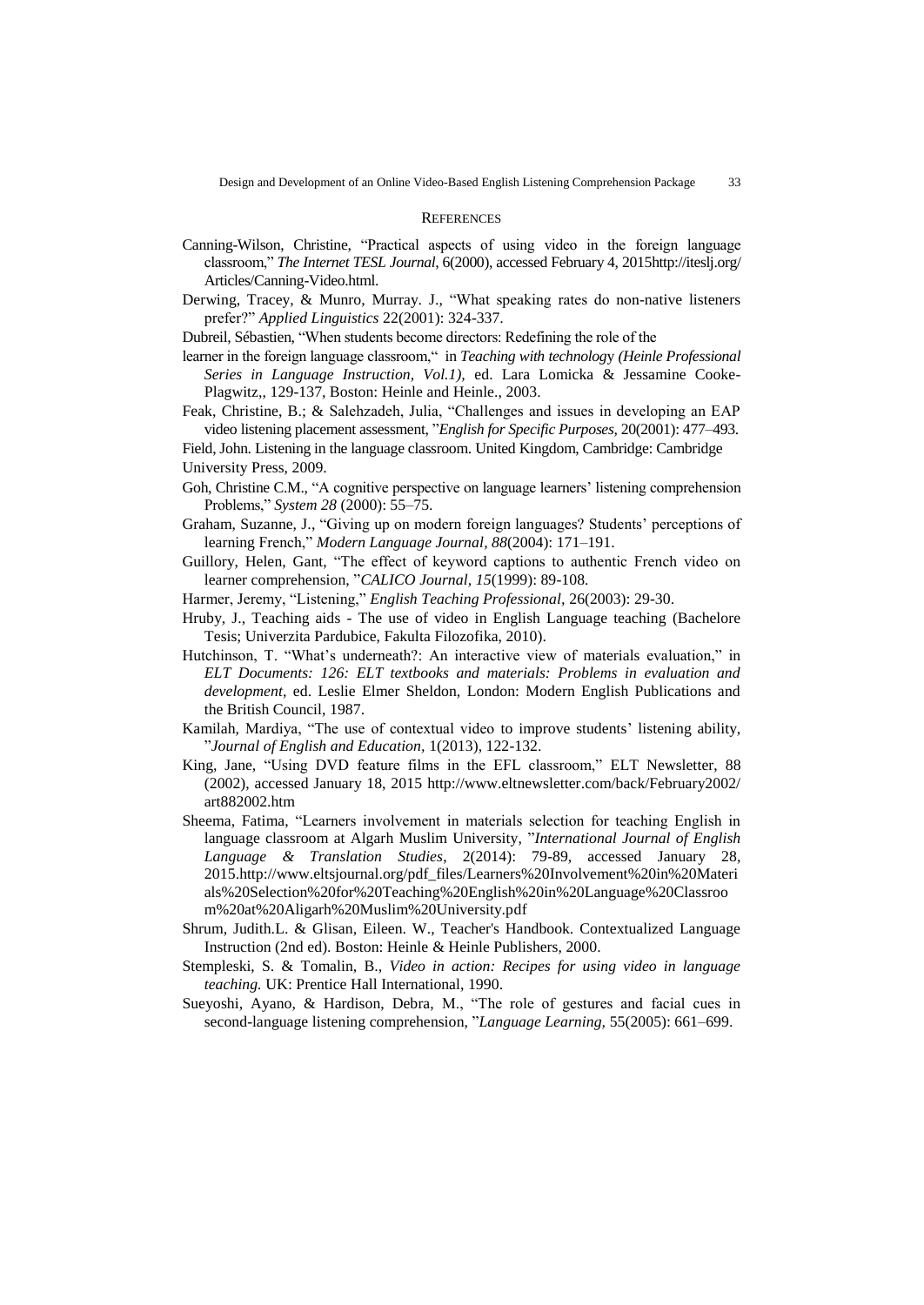- Tomlinson, Brian, "*Developing materials for language teaching"*. London: Continuum International Publishing Group, 2003.
- Thao, Vu Thi Phuong, "The contribution of multimedia tools of EFL setting unfamiliar with technology," Asian EFL Journal (2003), accessed February 3, 2015http://asianefl-journal.com/sept\_03\_sub3vtptp.pdf
- Vandergrift, Larry, "*Facilitating second language listening comprehension: acquiring successful strategies, "ELT Journal* 53(1999), accessed February 19, 2015 [http://203.72.](http://203.72.145.166/elt/files/53-3-3.pdf) [145.166/elt/files/53-3-3.pdf](http://203.72.145.166/elt/files/53-3-3.pdf)
- Vincent, M., "Motivation and its importance in ELT," in *Focus on the learner*, ed. S. Holden, London: Modern English Publications, 1984.
- Wagner, Elvis, "The effect of the use of video texts on ESL listening test-taker performance," *Language Testing,* 27(2010): 493-513.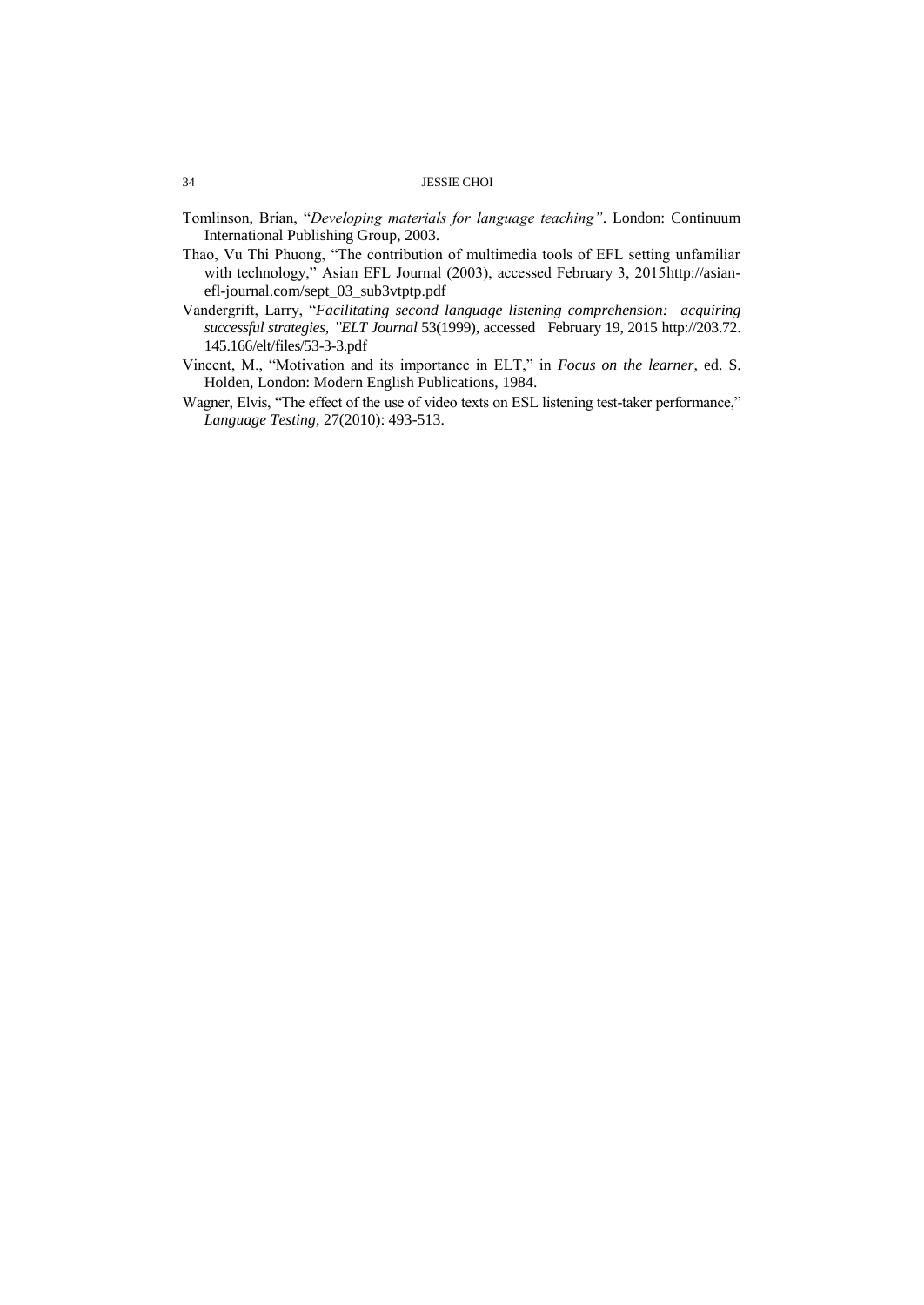## APPENDIX 1

| List of selected videos for student evaluation |  |  |  |
|------------------------------------------------|--|--|--|
|------------------------------------------------|--|--|--|

| Item           | Title                                                                           | Duration Link |                                                                                                   |
|----------------|---------------------------------------------------------------------------------|---------------|---------------------------------------------------------------------------------------------------|
| V <sub>1</sub> | Capsule hotel                                                                   | 3:13          | http://www.youtube.com/watch?v=wiTw<br>uN2FO4I                                                    |
| V <sub>2</sub> | Social entrepreneurship in<br>China                                             | 3:49          | http://www.bbc.co.uk/news/business-<br>19652712                                                   |
| V3             | Finnish education system                                                        | 5:53          | http://www.youtube.com/watch?v=ntdY<br>xqRce_s&feature=related                                    |
| V4             | Being tall in Japan                                                             | 5:14          | http://www.youtube.com/watch?v=Ezwo<br>x3YfyoU&feature=relmfu                                     |
| V <sub>5</sub> | The LEGO Story                                                                  | 17:09         | http://www.youtube.com/watch?v=NdD<br>U_BBJW9Y&category=University&feat<br>ure=edu_spotlightStory |
| V6             | Cheating and plagiarism                                                         | 4:39          | http://teachertube.com/viewVideo.php?v<br>ideo_id=264679                                          |
| V7             | US teen invents advanced<br>cancer test using Google                            | 3:08          | http://www.youtube.com/watch?v=9Rie1<br>qs3Zg8                                                    |
| V8             | Helicopter parents vs free-<br>range kids                                       | 4:33          | http://www.youtube.com/watch?v=7ln_t<br>YVoDpM                                                    |
| V9             | Don't sit up straight - Find<br>your primal posture and sit<br>without backpain | 6:15          | http://www.youtube.com/watch?v=k1lu<br>KAS_Xcg&feature=player_embedded                            |
| V10            | How to live before you die                                                      | 15:05         | https://www.ted.com/talks/lang/en/steve<br>_jobs_how_to_live_before_you_die.html                  |
| V11            | Schools kill creativity                                                         | 19:29         | http://www.ted.com/talks/ken_robinson_<br>says_schools_kill_creativity.html                       |
| V12            | Follow your dreams -<br>plasma rocket                                           | 6:00          | http://www.youtube.com/watch?v=JqaH<br>h-R9UUc                                                    |
| V13            | SixthSense technology                                                           | 8:45          | http://www.ted.com/talks/pattie_maes_d<br>emos_the_sixth_sense.html                               |
| V14            | Before I die                                                                    | 6:20          | http://www.ted.com/talks/candy_chang_<br>before_i_die_i_want_to.html                              |
| V15            | Your body language shapes<br>who you are                                        | 21:03         | http://www.ted.com/talks/amy_cuddy_y<br>our_body_language_shapes_who_you_a<br>re.html             |
| V16            | Power of vulnerability                                                          | 20:20         | https://www.ted.com/talks/lang/en/brene<br>_brown_on_vulnerability.html                           |
| V17            | Discover Hong Kong Now<br>Day 3                                                 | 2:57          | http://www.youtube.com/watch?v=92Pi<br><b>XXnKlcc</b>                                             |
| V18            | Creative Commons - get<br>creative                                              | 6:37          | http://www.youtube.com/watch?v=io3Br<br>AQl3so&feature=related                                    |
| V19            | Ikea - small spaces, small<br>ideas                                             | 3:18          | http://www.youtube.com/watch?v=BQjB<br>rt9LriY                                                    |
| V20            | Micro house in Tokyo                                                            | 9:44          | http://www.youtube.com/watch?v=JS5i<br>XdBskX0                                                    |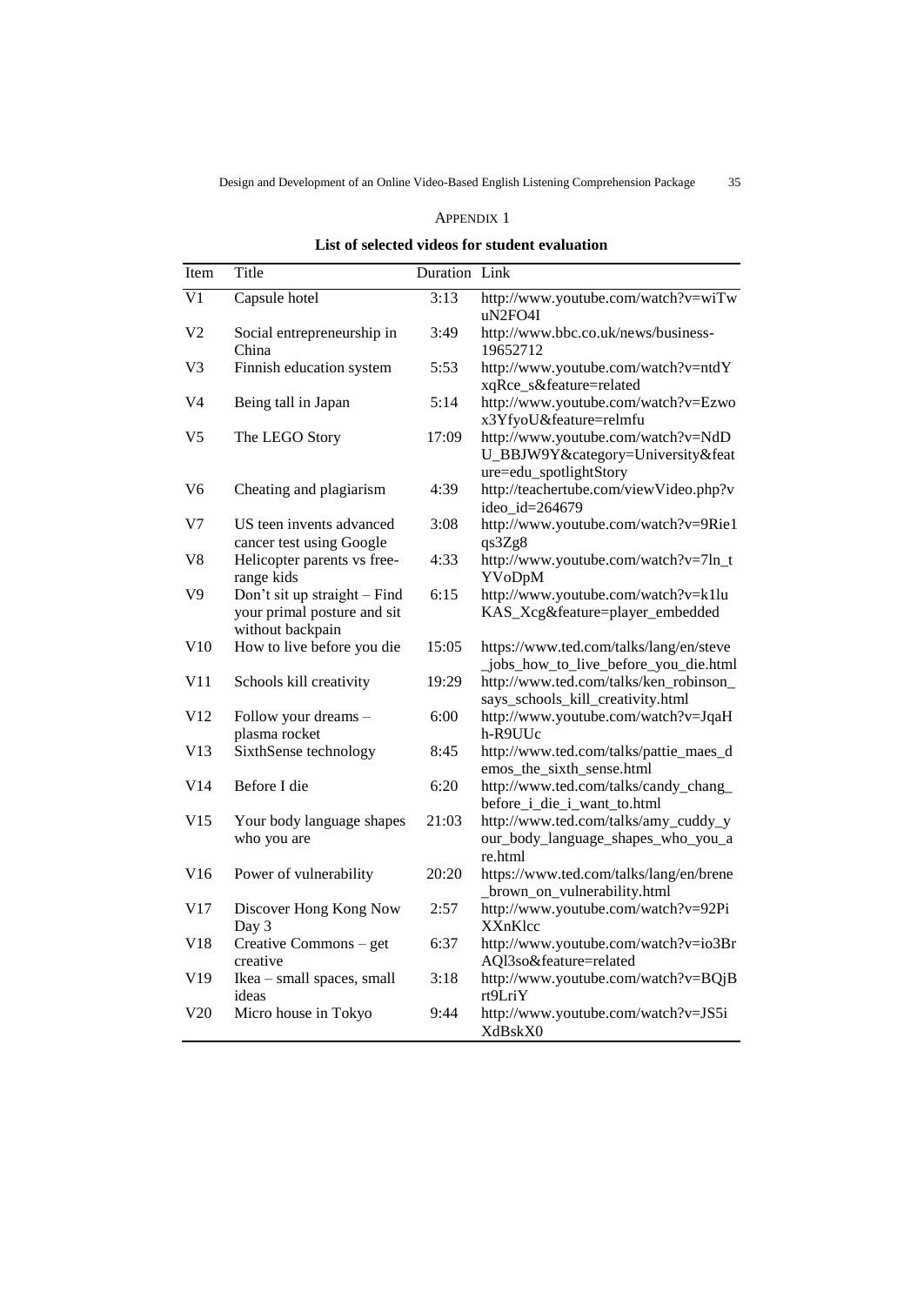#### APPENDIX 2

## **Questionnaire**

We are conducting a research on self-access listening material in learning English. Your opinions and choices are important in helping us design material for university students like you. Please watch the 20 video clips provided in the CLE 1168 Moodle platform and answer all the questions accurately. All data will be kept confidential and for statistical purposes only. Thank you for your help.

- 1. Your full name \*
- 2. Your student ID \*
- 3. Your major area of study in IEd\*

4. What medium of instruction did your secondary school use? \*

- $\Box$  ( ) English medium of instruction (EMI)
- ( ) Chinese medium of instruction (CMI)
- $\Box$  ( ) Others

5. How many years have you studied English? \*

- $\Box$  ( ) 1-3
- $\Box$  ( ) 4-6
- $\Box$  ( ) 7-10
- $\Box$  ( ) 10-13
- $\Box$  ( ) 14-17
- $\Box$  ( ) 17-20
- $\Box$  ( ) More than 20 years

6. Other than going to school, what opportunity do you have in listening to the English language? \* For example, watching English movies

7. Your DSE English scores (overall) \*

- $\Box$  ( )  $5**$
- $\Box$  ( )  $5^*$
- $\Box$  () 5
- $\Box$  ( ) 4
- $\Box$  () 3
- 
- $\Box$  ( ) 2-1
- $\Box$  ( ) U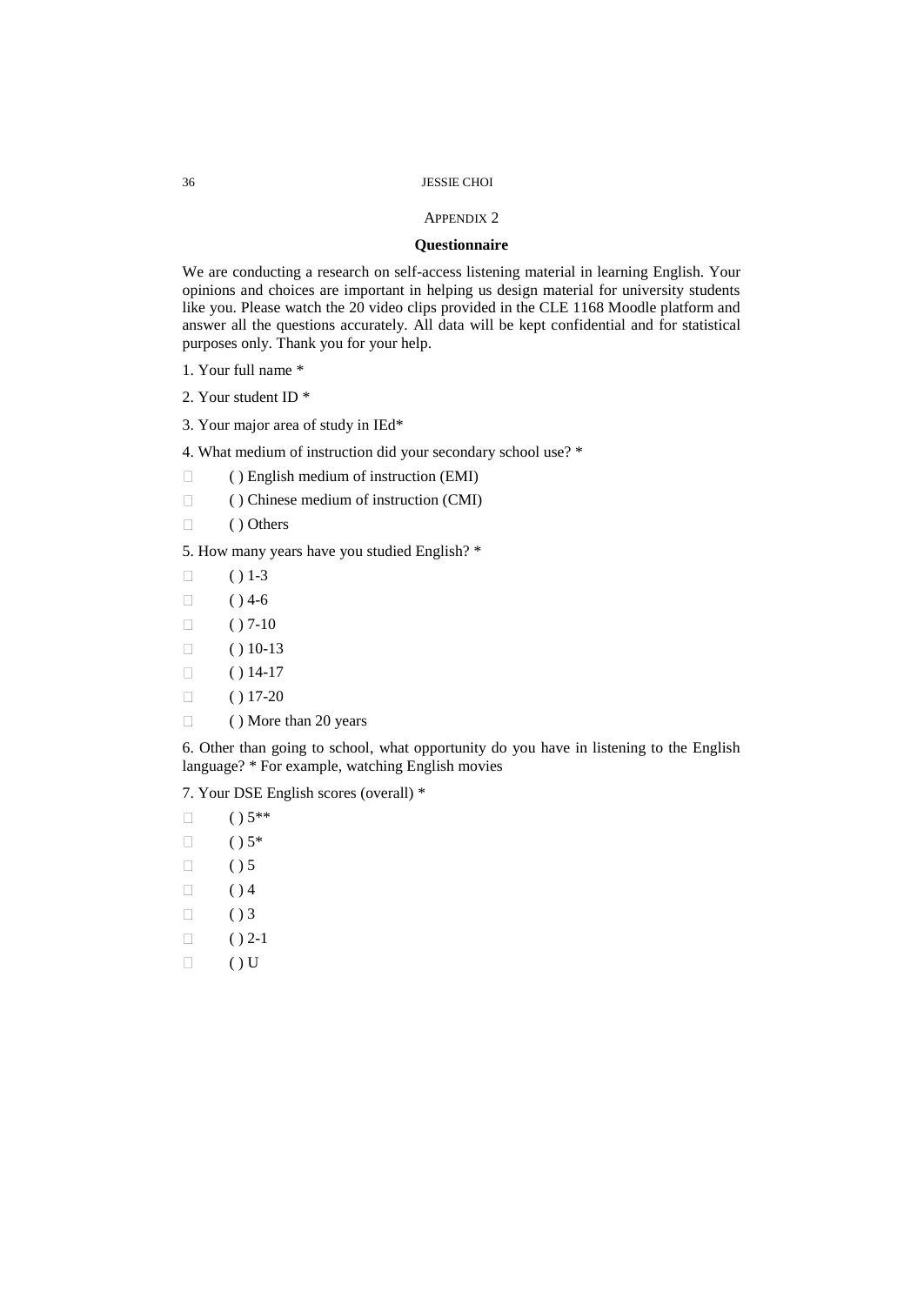|         | Reading Speaking Writing Listening |  |
|---------|------------------------------------|--|
| $5**$   |                                    |  |
| $5*$    |                                    |  |
|         |                                    |  |
| 4       |                                    |  |
| 3       |                                    |  |
| $2 - 1$ |                                    |  |
|         |                                    |  |

8. Your DSE English scores in \*

9. Video Evaluation (for each of the 20 videos) ---Language difficulty \* For example, speed, accent, length, etc

|                                    | Very<br>Easy     | Rather<br>easy     | About<br>right     | Rather<br>difficult | Very<br>difficult  |
|------------------------------------|------------------|--------------------|--------------------|---------------------|--------------------|
| Video 1(Capsule hotel)             | $\left( \right)$ | $\left( \ \right)$ | $\left( \right)$   | $\left( \ \right)$  | $\left( \ \right)$ |
| Video 2 (Social entrepreneurship)  | $\left( \right)$ | $\left( \right)$   | $\left( \right)$   | $\left( \right)$    | $\left( \right)$   |
| Video 3 (Finnish education)        | $\left( \right)$ | $\left( \right)$   | $\left( \right)$   | $\left( \ \right)$  | $\left( \right)$   |
| Video 4 (Being tall in Japan)      | $\left( \right)$ | $\left( \right)$   | $\left( \right)$   | $\left( \right)$    | $\left( \right)$   |
| Video 5 (LEGO story)               | $\left( \right)$ | $\left( \right)$   | $\left( \right)$   | $\left( \right)$    | $\left( \right)$   |
| Video 6 (Cheating and plagiarism)  | $\left( \right)$ | $\left( \right)$   | $\left( \right)$   | $\left( \right)$    | $\left( \right)$   |
| Video 7 (US teen)                  | $\left( \right)$ | $\left( \right)$   | $\left( \right)$   | $\left( \ \right)$  | $\left( \right)$   |
| Video 8 (Helicopter parents)       | $\left( \right)$ | $\left( \right)$   | $\left( \right)$   | $\left( \right)$    | $\left( \right)$   |
| Video 9 (Don't sit up straight)    | $\left( \right)$ | $\left( \right)$   | $\left( \right)$   | $\left( \ \right)$  | $\left( \right)$   |
| Video 10 (How to live)             | $\left( \right)$ | $\left( \right)$   | $\left( \right)$   | $\left( \right)$    | $\left( \right)$   |
| Video 11 (School kills creativity) | $\left( \right)$ | $\left( \right)$   | $\left( \right)$   | $\left( \right)$    | $\left( \right)$   |
| Video 12 (Follow your dreams)      | $\left( \right)$ | $\left( \right)$   | $\left( \right)$   | $\left( \right)$    | $\left( \right)$   |
| Video 13 (Sixth sense)             | $\left( \right)$ | $\left( \right)$   | $\left( \right)$   | $\left( \ \right)$  | $\left( \right)$   |
| Video 14 (Before I die)            | $\left( \right)$ | $\left( \right)$   | $\left( \right)$   | $\left( \ \right)$  | $\left( \ \right)$ |
| Video 15 (Your body language)      | $\left( \right)$ | $\left( \right)$   | $\left( \ \right)$ | $\left( \ \right)$  | $\left( \right)$   |
| Video 16 (Power of vulnerability)  | $\left( \right)$ | $\left( \right)$   | $\left( \right)$   | $\left( \right)$    | $\left( \right)$   |
| Video 17 (How to live)             | $\left( \right)$ | $\left( \right)$   | $\left( \ \right)$ | $\left( \ \right)$  | $\left( \right)$   |
| Video 18 (Creative commons)        | $\left( \right)$ | $\left( \right)$   | $\left( \right)$   | $\left( \right)$    | $\left( \right)$   |
| Video 19 (Ikea)                    | $\left( \right)$ | $\left( \right)$   | $\left( \right)$   | $\left( \ \right)$  | $\left( \right)$   |
| Video 20 (Micro House)             | $\left( \right)$ | $\left( \right)$   | $\left( \ \right)$ | $\left( \right)$    | $\left( \right)$   |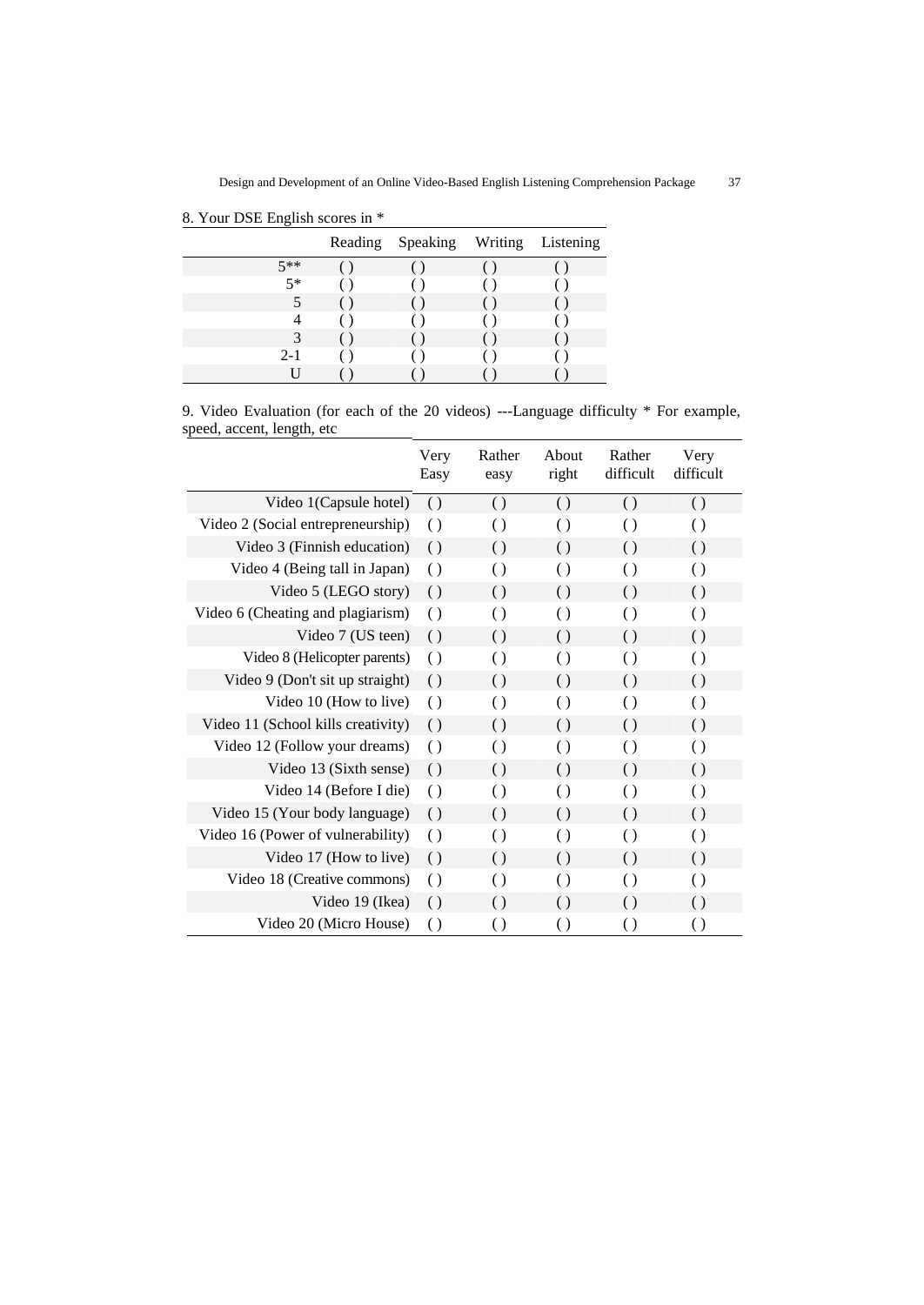|                                    | Very<br>Easy       | Rather<br>easy     | About<br>right     | Rather<br>difficult | Very<br>difficult  |
|------------------------------------|--------------------|--------------------|--------------------|---------------------|--------------------|
| Video 1(Capsule hotel)             | $\left( \right)$   | $\left( \right)$   | $\left( \right)$   | $\left( \right)$    | $\left( \right)$   |
| Video 2 (Social entrepreneurship)  | $\left( \right)$   | $\left( \right)$   | $\left( \right)$   | $\left( \right)$    | $\left( \right)$   |
| Video 3 (Finnish education)        | $\left( \right)$   | $\left( \right)$   | $\left( \right)$   | $\left( \right)$    | $\left( \right)$   |
| Video 4 (Being tall in Japan)      | $\left( \right)$   | $\left( \right)$   | $\left( \right)$   | $\left( \right)$    | $\left( \right)$   |
| Video 5 (LEGO story)               | $\left( \right)$   | $\left( \right)$   | $\left( \right)$   | $\left( \right)$    | $\left( \right)$   |
| Video 6 (Cheating and plagiarism)  | $\left( \right)$   | $\left( \right)$   | $\left( \right)$   | $\left( \right)$    | $\left( \right)$   |
| Video 7 (US teen)                  | $\left( \right)$   | $\left( \ \right)$ | $\left( \ \right)$ | $\left( \right)$    | $\left( \ \right)$ |
| Video 8 (Helicopter parents)       | $\left( \right)$   | $\left( \right)$   | $\left( \right)$   | $\left( \right)$    | $\left( \right)$   |
| Video 9 (Don't sit up straight)    | $\left( \right)$   | $\left( \right)$   | $\left( \right)$   | $\left( \right)$    | $\left( \right)$   |
| Video 10 (How to live)             | $\left( \right)$   | $\left( \right)$   | $\left( \right)$   | $\left( \right)$    | $\left( \right)$   |
| Video 11 (School kills creativity) | $\left( \right)$   | $\left( \ \right)$ | ( )                | $\left( \right)$    | $\left( \ \right)$ |
| Video 12 (Follow your dreams)      | $\left( \right)$   | $\left( \right)$   | $\left( \right)$   | $\left( \right)$    | $\left( \right)$   |
| Video 13 (Sixth sense)             | $\left( \right)$   | $\left( \right)$   | $\left( \right)$   | $\left( \right)$    | $\left( \right)$   |
| Video 14 (Before I die)            | $\left( \right)$   | $\left( \right)$   | $\left( \right)$   | $\left( \right)$    | $\left( \right)$   |
| Video 15 (Your body language)      | $\left( \right)$   | $\left( \ \right)$ | $\left( \right)$   | $\left( \right)$    | $\left( \ \right)$ |
| Video 16 (Power of vulnerability)  | $\left( \right)$   | $\left( \right)$   | $\left( \right)$   | $\left( \right)$    | $\left( \right)$   |
| Video 17 (How to live)             | $\left( \right)$   | $\left( \right)$   | $\left( \right)$   | $\left( \right)$    | $\left( \right)$   |
| Video 18 (Creative commons)        | $\left( \right)$   | $\left( \right)$   | $\left( \right)$   | $\left( \right)$    | $\left( \right)$   |
| Video 19 (Ikea)                    | $\left( \ \right)$ | $\left( \right)$   | $\left( \ \right)$ | $\left( \ \right)$  | $\left( \ \right)$ |
| Video 20 (Micro House)             | $\left( \right)$   | $\left( \right)$   | $\left( \right)$   | $\left( \right)$    | $\left( \right)$   |

10. Video Evaluation (for each of the 20 videos) ---Level of difficulty in content \* For example, subject matter, issues being discussed

11. In general, when you watched these videos, what kind of help did you wish you had to help improving your listening skills? \*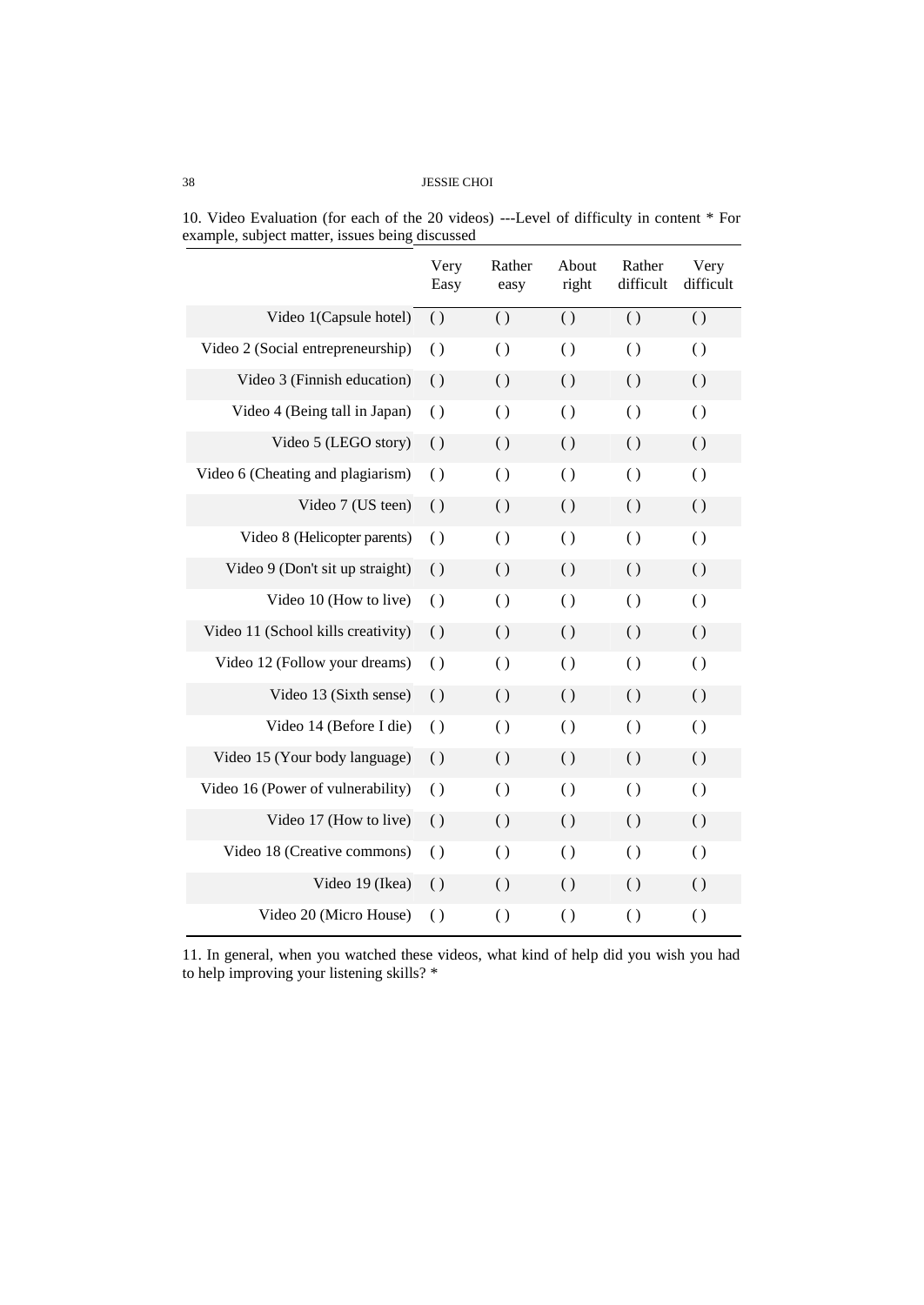|                                    | most useful<br>(choose 3) | most interesting<br>(choose 3) |
|------------------------------------|---------------------------|--------------------------------|
| Video 1 (Capsule hotel)            | $\left( \right)$          | $\left( \right)$               |
| Video 2 (Social entrepreneurship)  | $\left( \right)$          | $\left( \right)$               |
| Video 3 (Finnish education)        | $\left( \right)$          | $\left( \ \right)$             |
| Video 4 (Being tall in Japan)      | $\left( \right)$          | $\left( \right)$               |
| Video 5 (LEGO story)               | $\left( \right)$          | $\left( \ \right)$             |
| Video 6 (Cheating and plagiarism)  | $\left( \right)$          | $\left( \right)$               |
| Video 7 (US teen)                  | $\left( \right)$          | $\left( \right)$               |
| Video 8 (Helicopter)               | $\left( \right)$          | $\left( \right)$               |
| Video 9 (Don't sit up straight)    | $\left( \right)$          | $\left( \ \right)$             |
| Video 10 (How to live)             | $\left( \right)$          | $\left( \right)$               |
| Video 11 (Schools kill creativity) | $\left( \right)$          | $\left( \ \right)$             |
| Video 12 (Follow your dreams)      | $\left( \right)$          | $\left( \right)$               |
| Video 13 (Sixth sense)             | $\left( \right)$          | $\left( \ \right)$             |
| Video 14 (Before I die)            | $\left( \right)$          | $\left( \right)$               |
| Video 15 (Your body language)      | $\left( \right)$          | $\left( \right)$               |
| Video 16 (Power of vulnerability)  | $\left( \right)$          | $\left( \right)$               |
| Video 17 (How to live)             | $\left( \right)$          | $\left( \ \right)$             |
| Video 18 (Creative commons)        | $\left( \right)$          | $\left( \right)$               |
| Video 19 (Ikea)                    | $\left( \right)$          | $\left( \ \right)$             |
| Video 20 (Micro House)             | $\left( \right)$          | $\left( \right)$               |

13. What do you think is important when choosing authentic material for improving listening English skills? (For example, content, speed, accent, language)

14. In general, what topics/themes/areas are you interested in?